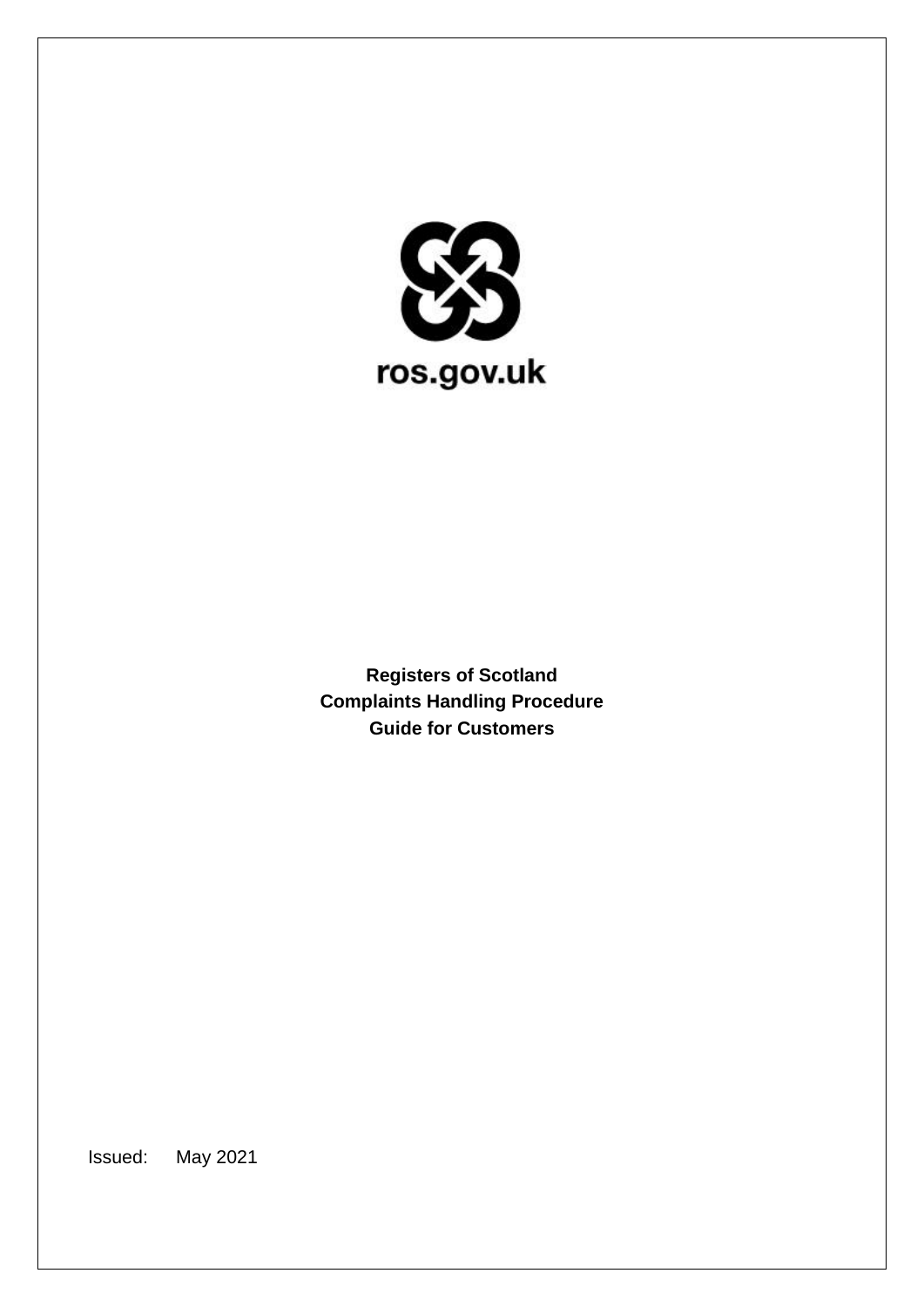# **Registers of Scotland Model Complaint Handling Procedure**

*Registers of Scotland (RoS)* is committed to providing high-quality customer services.

# **We value complaints and use information from them to help us improve our services.**

1. If something goes wrong or you are dissatisfied with our services, please tell us. This leaflet describes our complaints procedure and how to make a complaint. It also tells you about how we will handle your complaint and what you can expect from us.

#### **What is a complaint?**

2. We regard a complaint as any expression of dissatisfaction about our action or lack of action, or about the standard of service provided by us or on our behalf.

#### **What can I complain about?**

- 3. You can complain about things like:
	- failure or refusal to provide a service
	- inadequate quality or standard of service, or an unreasonable delay in providing a service
	- dissatisfaction with one of our policies or its impact on the individual
	- failure to properly apply law, procedure or guidance when delivering services
	- failure to follow the appropriate administrative process
	- conduct, treatment by or attitude of a member of staff or contractor (**except** where there are arrangements in place for the contractor to handle the complaint themselves); or
	- disagreement with a decision, (**except** where there is a statutory procedure for challenging that decision, or an established appeals process followed throughout the sector).
- 4. Your complaint may involve more than one of RoS' services or be about someone working on our behalf.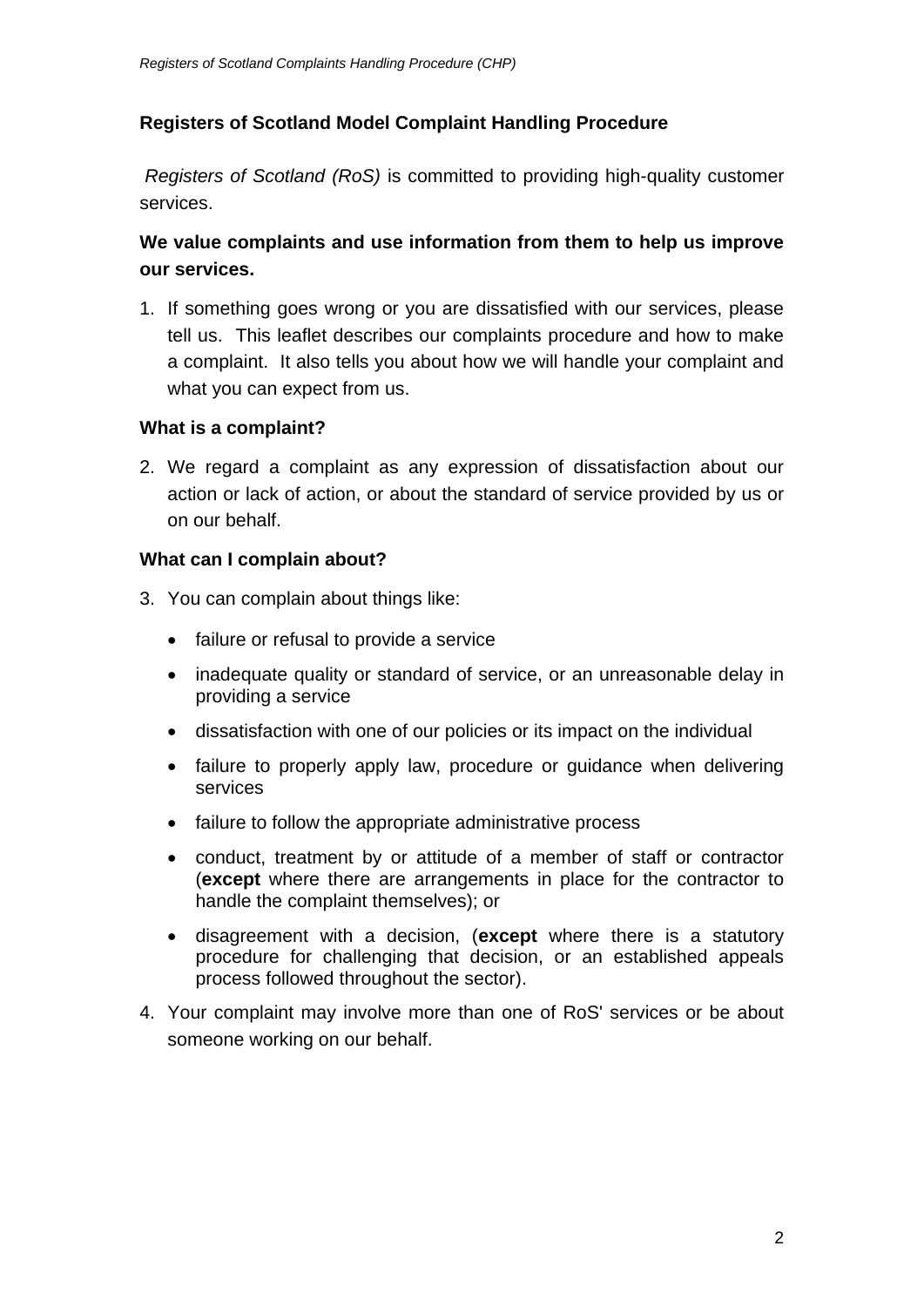#### **What can't I complain about?**

- 5. There are some things we can't deal with through our complaints handling procedure. These include:
	- a routine first-time request for a service
	- a request for compensation only
	- issues that are in court or have already been heard by a court or a tribunal (if you decide to take legal action, you should let us know as the complaint cannot then be considered under this process)
	- disagreement with a decision where there is a statutory procedure for challenging that decision (such as for freedom of information and subject access requests), or an established appeals process followed throughout the sector
	- a request for information under the Data Protection, Freedom of Information (Scotland) or Environmental Regulation Acts
	- a grievance by a staff member or a grievance relating to employment or staff recruitment
	- a concern raised internally by a member of staff (which was not about a service they received, such as a whistleblowing concern)
	- a concern about a child or an adult's safety
	- an attempt to reopen a previously concluded complaint or to have a complaint reconsidered where we have already given our final decision
	- abuse or unsubstantiated allegations about our organisation or staff where such actions would be covered by our Unacceptable Behaviour Policy; or
	- a concern about the actions or service of a different organisation, where we have no involvement in the issue (**except** where the other organisation is delivering services on our behalf).
- 6. If other procedures or rights of appeal can help you resolve your concerns, we will give information and advice to help you.

# **Who can complain?**

7. Anyone who receives, requests or is directly affected by our services can make a complaint to us. This includes the representative of someone who is dissatisfied with our service (for example, a relative, friend, advocate or adviser). If you are making a complaint on someone else's behalf, you will normally need their written consent. Please also read the section on **Getting help to make your complaint** below.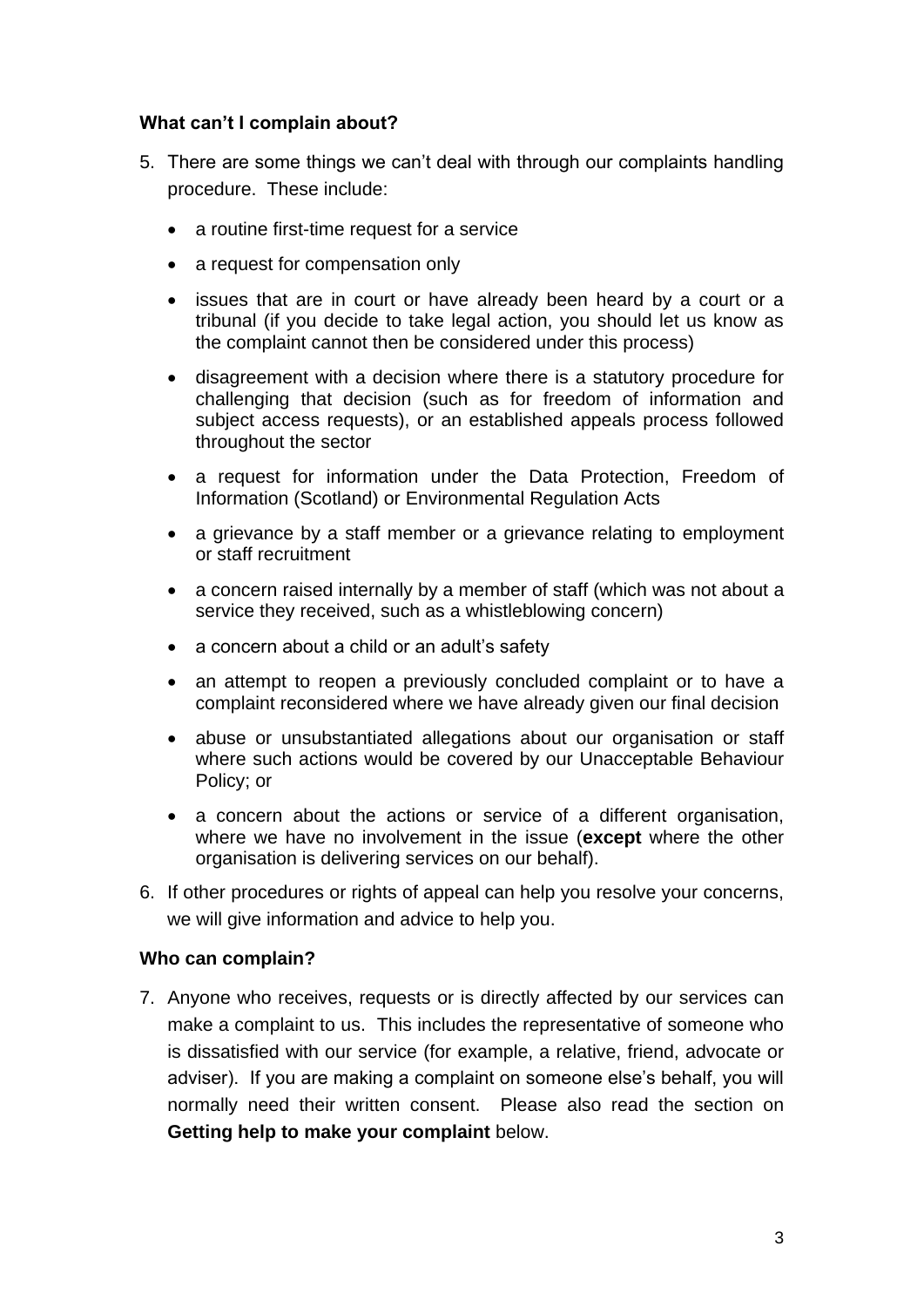# **How do I complain?**

- 8. You can complain in person at any of our offices, by phone, in writing, by email or via our complaints form on our website at www.ros.gov.uk
- 9. It is easier for us to address complaints if you make them quickly and directly to the service concerned. So please talk to a member of our staff at the service you are complaining about. Then they can try to resolve the issue.

10.When complaining, please tell us:

- your full name and contact details
- as much as you can about the complaint
- what has gone wrong; and
- what outcome you are seeking.

# **Our contact details**

Registers of Scotland Meadowbank House 153 London Road **Edinburgh** EH8 7AU

Telephone: 08001699391

Email: Complaints@ros.gov.uk

Website: www.RoS.gov.uk

# **How long do I have to make a complaint?**

11.Normally, you must make your complaint within six months of:

- the event you want to complain about; or
- finding out that you have a reason to complain.
- 12.In exceptional circumstances, we may be able to accept a complaint after the time limit. If you feel that the time limit should not apply to your complaint, please tell us why.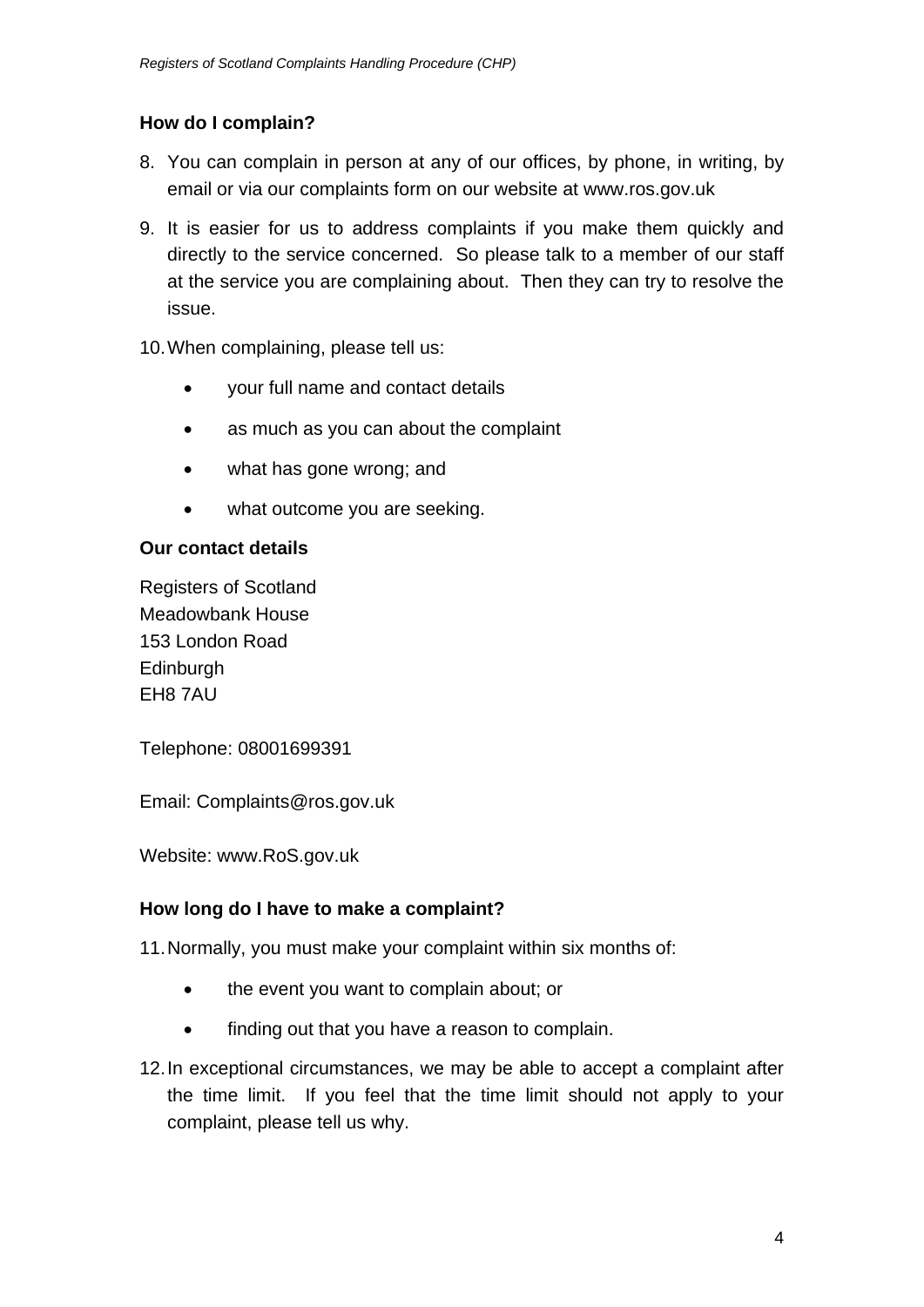### **What happens when I have complained?**

13.We will always tell you who is dealing with your complaint. Our complaints procedure has two stages.

#### **Stage 1: Frontline response**

- 14.We aim to respond to complaints quickly (where possible, when you first tell us about the issue). This could mean an on-the-spot apology and explanation if something has clearly gone wrong, or immediate action to resolve the problem.
- 15.We will give you our decision at stage 1 in five working days or less, unless there are exceptional circumstances.
- 16.If you are not satisfied with the response we give at this stage, we will tell you what you can do next. If you choose to, you can take your complaint to stage 2. You must normally ask us to consider your complaint at stage 2 either:
	- within six months of the event you want to complain about or finding out that you have a reason to complain; or
	- within two months of receiving your stage 1 response (if this is later).
- 17.In exceptional circumstances, we may be able to accept a stage 2 complaint after the time limit. If you feel that the time limit should not apply to your complaint, please tell us why.

# **Stage 2: Investigation**

18.Stage 2 deals with two types of complaint: where the customer remains dissatisfied after stage 1 and those that clearly require investigation, and so are handled directly at this stage. If you do not wish your complaint to be handled at stage 1, you can ask us to handle it at stage 2 instead.

19.When using stage 2:

- we will acknowledge receipt of your complaint within three working days
- we will confirm our understanding of the complaint we will investigate and what outcome you are looking for
- we will try to resolve your complaint where we can (in some cases we may suggest using an alternative complaint resolution approach, such as mediation); and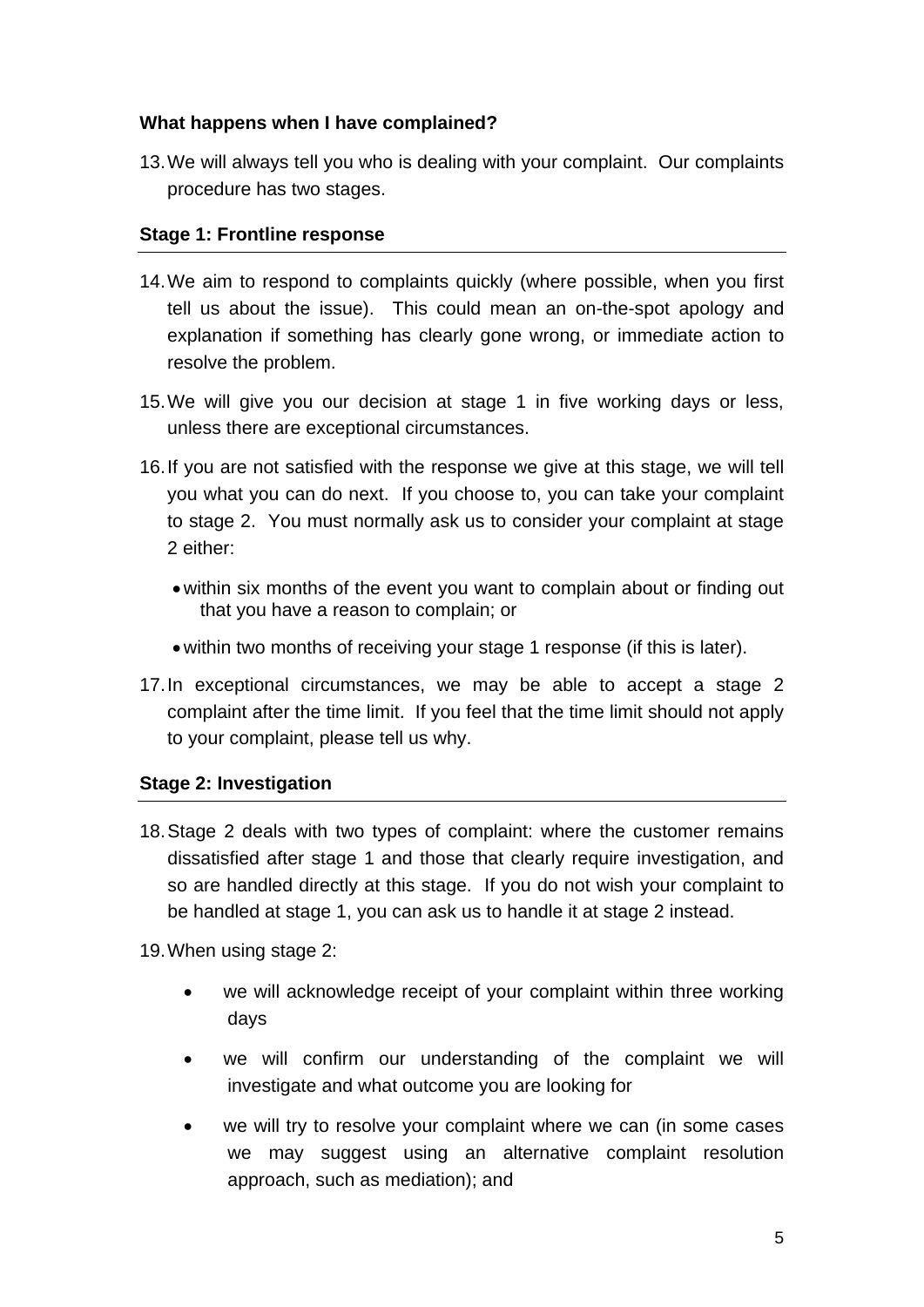- where we cannot resolve your complaint, we will give you a full response as soon as possible, normally within 20 working days.
- 20.If our investigation will take longer than 20 working days, we will tell you. We will tell you our revised time limits and keep you updated on progress.

# **What if I'm still dissatisfied?**

21.After we have given you our final decision, if you are still dissatisfied with our decision or the way we dealt with your complaint, you can ask the Scottish Public Services Ombudsman (SPSO) to look at it.

The SPSO are an independent organisation that investigates complaints. They are not an advocacy or support service (but there are other organisations who can help you with advocacy or support).

You can ask the SPSO to look at your complaint if:

- you have gone all the way through the *[organisation]*'s complaints handling procedure
- it is less than 12 months after you became aware of the matter you want to complain about; and
- the matter has not been (and is not being) considered in court.

The SPSO will ask you to complete a complaint form and provide a copy of our final response to your complaint. You can do this online at **[www.spso.org.uk/complain/form](http://www.spso.org.uk/complain/form)** or call them on Freephone 0800 377 7330.

You may wish to get independent support or advocacy to help you progress your complaint. See the section on **Getting help to make your complaint** below.

The SPSO's contact details are:

SPSO Bridgeside House 99 McDonald Road **Edinburgh** EH7 4NS (if you would like to visit in person, you must make an appointment first)

Their freepost address is: FREEPOST SPSO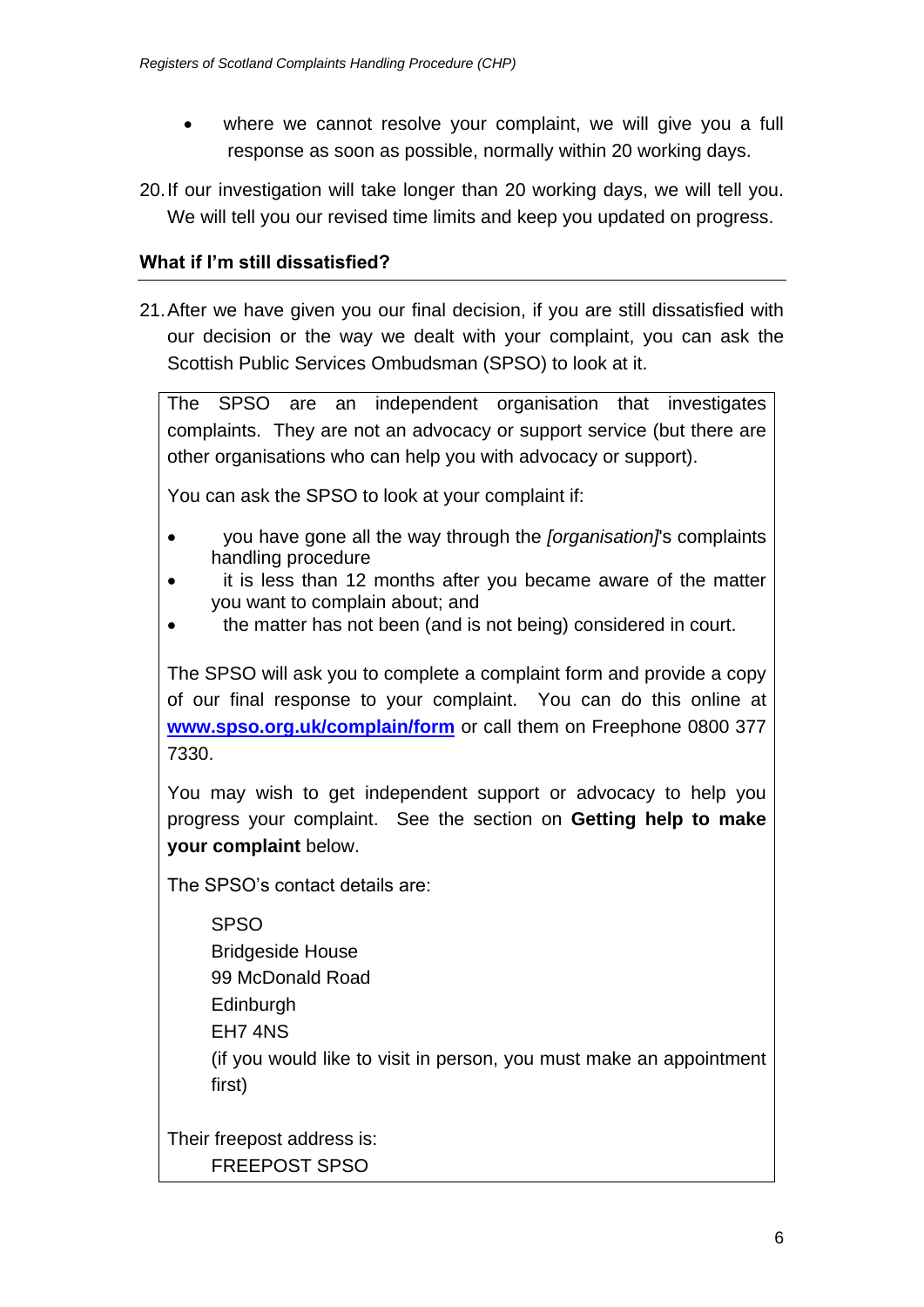Freephone: 0800 377 7330 Online contact **[www.spso.org.uk/contact-us](http://www.spso.org.uk/contact-us)** Website: **[www.spso.org.uk](http://www.spso.org.uk/)**

#### **Getting help to make your complaint**

- 22.We understand that you may be unable or reluctant to make a complaint yourself. We accept complaints from the representative of a person who is dissatisfied with our service. We can take complaints from a friend, relative, or an advocate, if you have given them your consent to complain for you.
- 23.You can find out about advocates in your area by contacting the Scottish Independent Advocacy Alliance:

# **Scottish Independent Advocacy Alliance**

Tel: 0131 510 9410 Website: **www.siaa.org.uk**

24.You can find out about advisers in your area through Citizens Advice Scotland:

# **Citizens Advice Scotland**

Website: **www.cas.org.uk** or check your phone book for your local citizens advice bureau.

25.We are committed to making our service easy to use for all members of the community. In line with our statutory equalities duties, we will always ensure that reasonable adjustments are made to help you access and use our services. If you have trouble putting your complaint in writing, or want this information in another language or format, such as large font, or Braille, please tell us in person, contact us on 0800 169 9391 or email us at [complaints@ros.gov.uk](mailto:complaints@ros.gov.uk)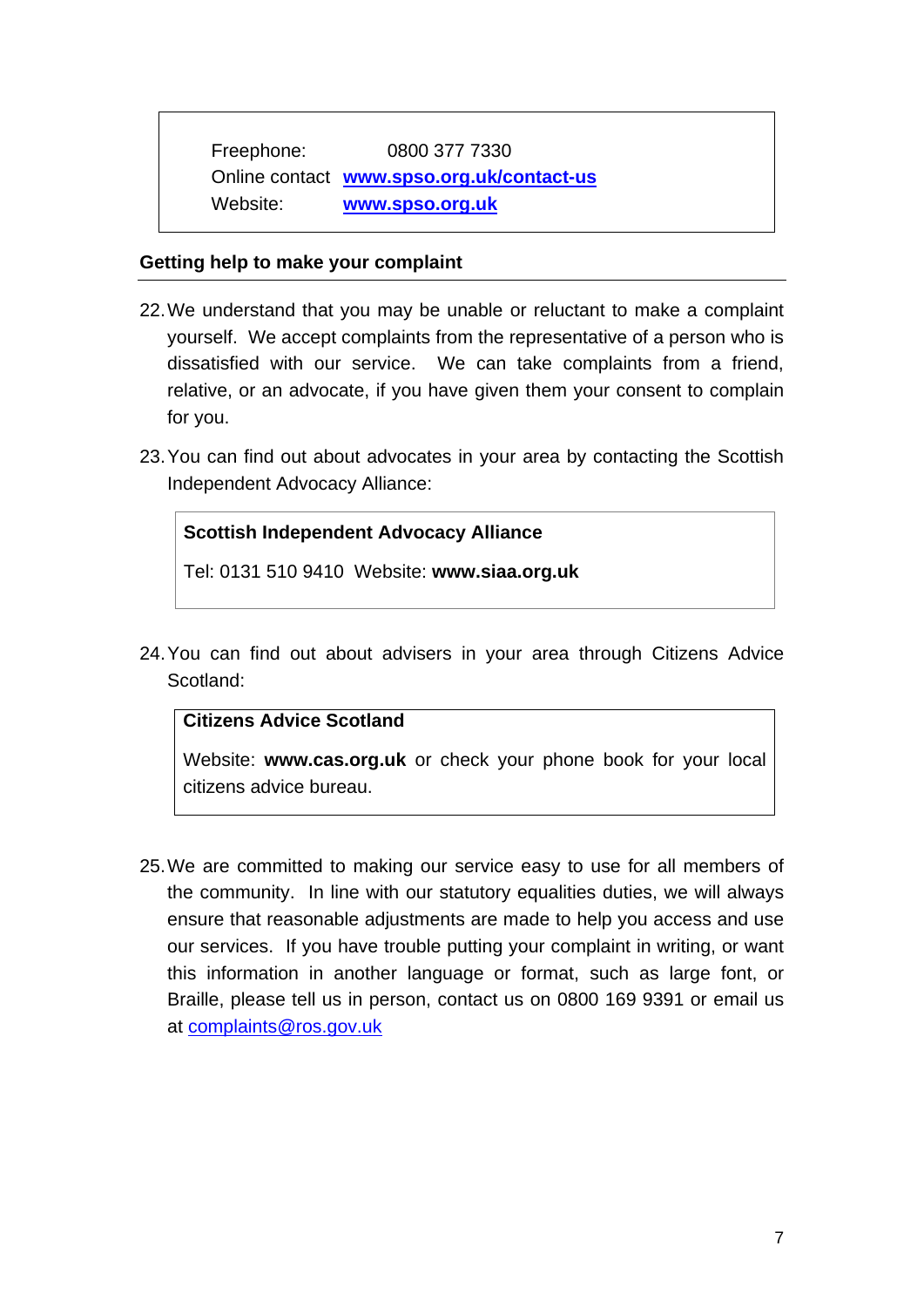#### **Our contact details**

26.Please contact us by the following means:

Our offices: Registers of Scotland Meadowbank House 153 London Road Edinburgh EH8 7AU

Telephone Customer Services: 0800 169 9391

Email: Customer.Services@ros.gov.uk

Website: www.RoS.gov.uk